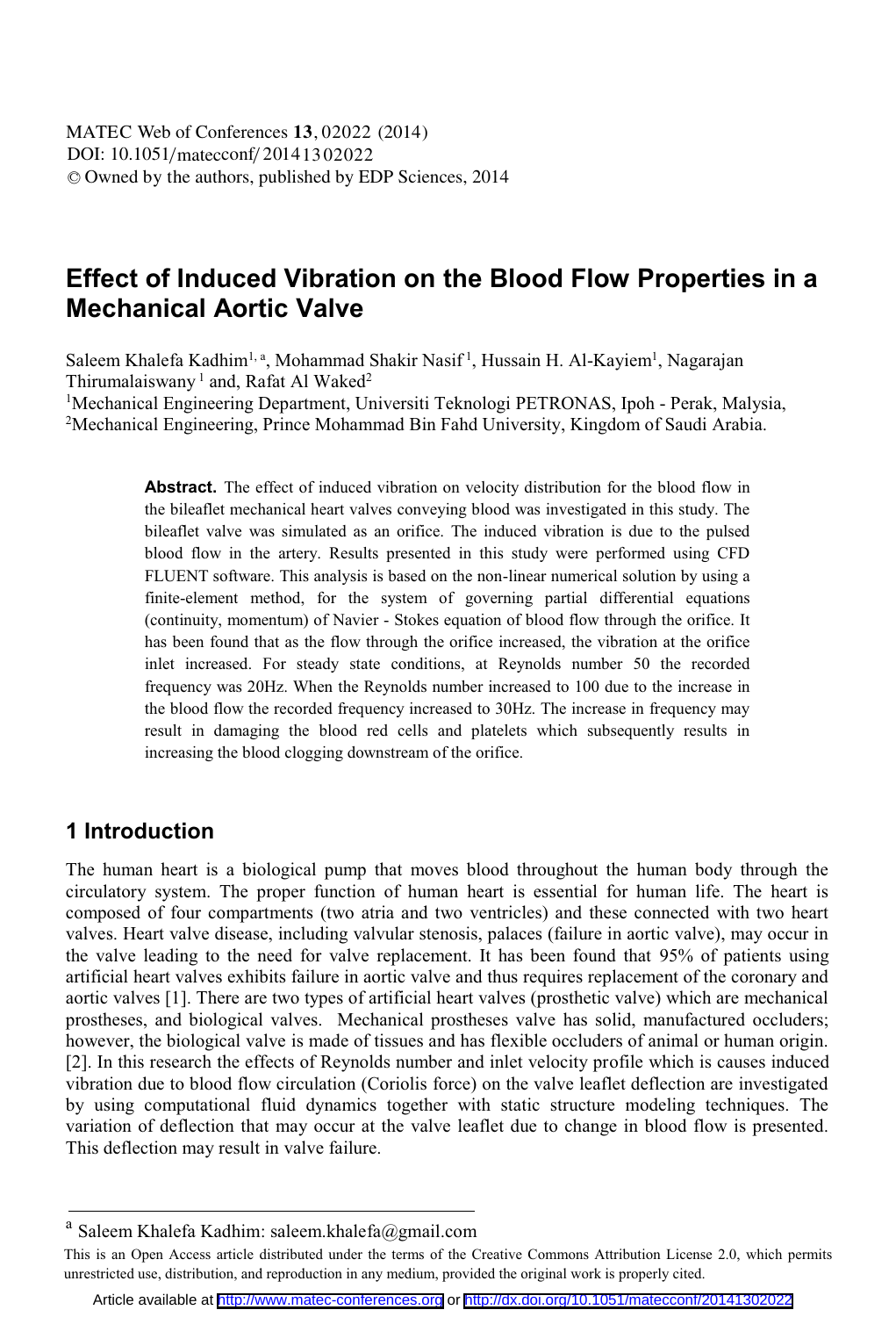### **2 Mechanical heart valves**

Mechanical prostheses valve is made up from materials composition of synthetically origin such as metallic, ceramics and polymers element, whereas the biological valves might utilize synthetically materials only. It is known that biologic tissue valve is made by piggy aortic valves or fancied applying bovid pericardial tissue and hence it is appropriately treated on gluteraldehyde to conserve it and to remove antigenic proteins. Consequently, a tissue valve is rarely used in babies and young adults now. However, mechanical valves can withstand higher forces because it is made of biocompatible material which has longer life cycle and long functional capacity. Presently, mechanical valve is the preferable option for many patients with heart problems [2] and therefore, the focus of this study on the mechanical valves only. There are three types of mechanical valves and that is the Starr-Edwards caged-ball valve used in mitral valve only. The Lillehei-Kaster tilting disc valve is used to replace aortic valve but the shortcoming is that its mechanism may exhibits more deflections in the valve components resulting in damaging the valve. However, the most widely used valve is St. Jude Medical Bileaflet valve which is the main focus of this study.

### **3 Modelling of the heart valve**

Using computational fluid dynamic (CFD) and fluid-structure interaction (FSI) techniques in modelling of St. Jude Medical Bileaflet valve is important; because it provides the details of the blood flow profile and subsequent vibration in the mechanical valve.

#### **3.1 Governance equations**

To model the mechanical valve, the blood was considered as a homogenous, and incompressible Newtonian fluid with density of 1080 kg/m3 and a constant dynamic viscosity  $\mu$  of 0.0035 Pa.s; the gravity acceleration effects were ignored. The blood flow has been considered as laminar where the Reynolds number ranged between 50 to 150. The conservation of momentum equations that take into consideration the body and surface forces (pressure force and friction forces) which is equal to the inertia forces is represented as

$$
\left(\frac{\partial q}{\partial t}\right) + q\nabla q = \left(\frac{1}{\rho}\right)\nabla p + \nu\nabla^2 q \tag{1}
$$

Where, q: is a velocity vector  $=i\mu + j\nu + k\nu$ u ,v, w: are the fluid velocity components.



**Figure 1.** Sketch of the mechanical aortic valve and artery with dimensions in (mm)

The two-dimensional steady state Navier- Stokes Equations are written in Cartesian coordinates for incompressible fluids are given as:

$$
\left(\frac{\partial \rho}{\partial x}\right) = 0
$$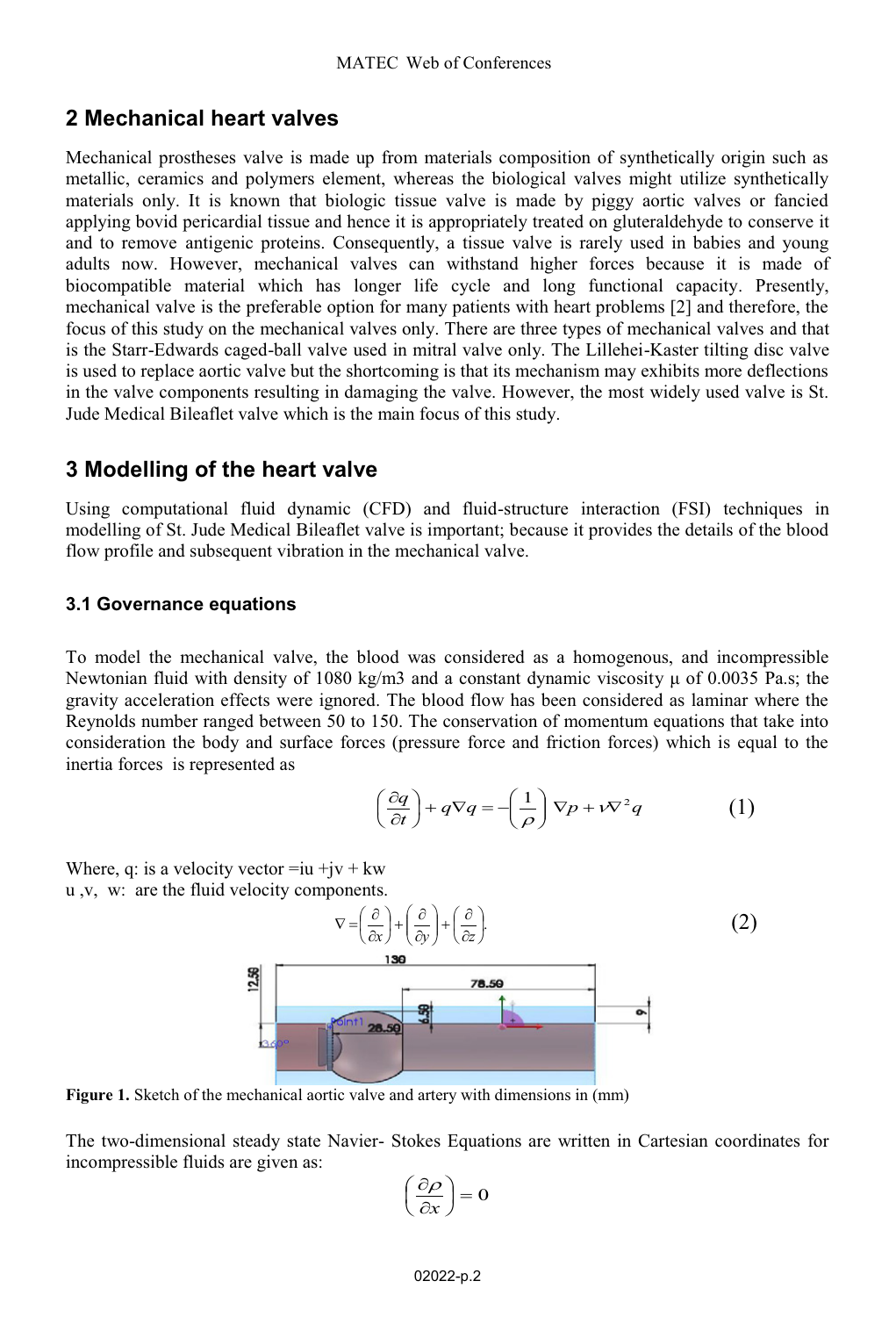Continuity equation:

$$
\left(\frac{\partial u}{\partial x}\right) + \left(\frac{\partial v}{\partial y}\right) = 0\tag{3}
$$

Momentum equation in x- direction:

$$
\left[u\left(\frac{\partial u}{\partial x}\right)\right] + \left[v\left(\frac{\partial u}{\partial y}\right)\right] = -\left[\left(\frac{1}{\rho}\right) * \left[\left(\frac{\partial p}{\partial x}\right)\right] + v * \left[\left(\frac{\partial^2 u}{\partial x^2}\right) + \left[\left(\frac{\partial^2 u}{\partial y^2}\right)\right]\right]\right] \tag{4}
$$

Momentum equation in y- direction:

$$
\left[u\left(\frac{\partial v}{\partial x}\right)\right] + \left[v\left(\frac{\partial v}{\partial y}\right)\right] = -\left[\left(\frac{1}{\rho}\right) * \left[\left(\frac{\partial p}{\partial y}\right)\right] + v * \left[\left(\frac{\partial^2 v}{\partial x^2}\right) + \left[\left(\frac{\partial^2 v}{\partial y^2}\right)\right]\right]\right] \tag{5}
$$

Figs 1 and 2 show the dimensions of the aortic valve and the artery [3, and 4]. The maximum opening angle of the valve under the start conditions prior to the systole is 10°. However, during the diastole conditions the maximum angle of the valve is 85° (Table 1). In This research, the induced vibration occurred at 75o leaflet angle (full peak systole) is investigated.



**Figure 2.** Model of the bileaflet aortic valve prototype

Table 1 Material property [5].

| <b>Material</b>                                          | Density $(Kg \, m^{-3})$ | <b>Young's Modulus</b><br>(MPa) | Poisson's<br>ratio |
|----------------------------------------------------------|--------------------------|---------------------------------|--------------------|
| Aortic wall                                              | 2000                     |                                 | 0.4                |
| Plaque (Fibrosis)                                        | $\overline{\phantom{0}}$ |                                 | 0.01               |
| Bi-leaflet valve<br>housing(Titanium)                    | 4500                     | 120                             | 0.33               |
| Bi-leaflet valve ring and<br>leaflets (pyrolytic carbon) | 1500                     | 20                              | 0.3                |

For patients with artificial valve implant in their heart, the blood velocity enters the artery is  $\frac{7}{1}$  cm/s [6]. Furthermore, the maximum pressure to support in the ventricle during the closing mechanical of aortic valve is 120 mmHg [5]. Most artificial valves are made of titanium alloy (Ti 6A14V), graphite, pyrolytic carbon, and polyester. The titanium is used for the housing or outer ring, graphite coated with pyrolytic carbon is used for the bileaflet, and 100% pyrolytic carbon impregnated with tungsten is used for the inner ring [5].

#### **3.2 Model development and boundary conditions**

The following boundary conditions have been considered in this study

- 1- No slip conditions at the walls.
- 2- Steady state simulation
- 3- Fixed to support in tow end is used in the FSI model.
- 4- Blood temperature 37°C.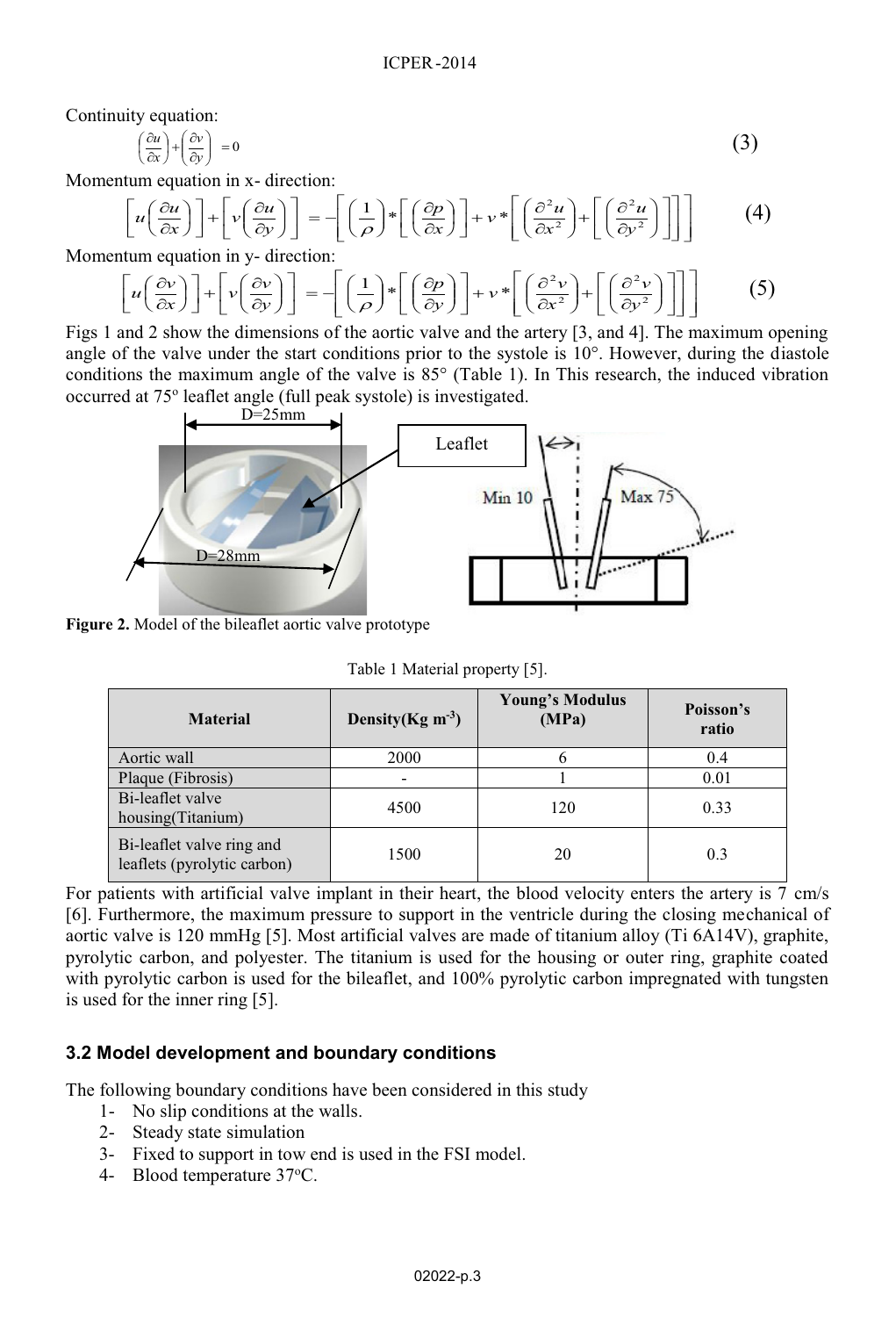The number of elements used in the model is 3127602 (Fig. 3). A mesh independence study has been performed and found that increasing the number of elements beyond 3127602 will not change the results. The cells skewness was found to be 0.7 which considered acceptable.

As mentioned that fluid-structure interaction (FSI), technique is used to model the blood flow and to study the subsequent vibration generated in the aortic valve. FSI is able to model the fundamental interaction between the fluid and the valve leaflets.

# **4 Results and discussion**

Fig .4 shows the velocity distribution contours; as expected for Reynolds number 50 the downstream blood velocity magnitude was less than the velocity magnitude at Reynolds number 100. However, the highest velocity magnitude downstream of the valve is recorded at Re 150. From the FSI model, the resultant induced vibration for the above Reynolds numbers was 20 Hz at Reynolds equal to 50. For Reynolds number of 150 it is found that the induced frequency has been increased to 30 Hz.

The pressure distribution contours in the flow field (Fig. 5) show that as the Reynolds number increased from 50 to 150, an increase in the adverse pressure of 11% is recorded at downstream of the aortic valve. From FSI results (Fig. 6) it has been found that resultant deflection due to the induced vibration at the bileaflet has increased from 0.0074 mm at Reynolds 50 to 0.0168 mm at Reynolds 150. This is attributed to the increase in the vibration (increase from 20Hz at Reynolds 50 to 30Hz at Reynolds 150). As shown in the figures below that the increasing of the Reynolds number for the fluid caused an increase in the vibratory amplitudes due to the increase in the blood flow velocity which resulted in increasing the amount of blood flow rotating force (Coriolis force).



**Figure 3**. The meshed Geometry



**Figure 4**. Velocity profile of steady state through an aortic valve in angle in peak systole at different Reynolds number.